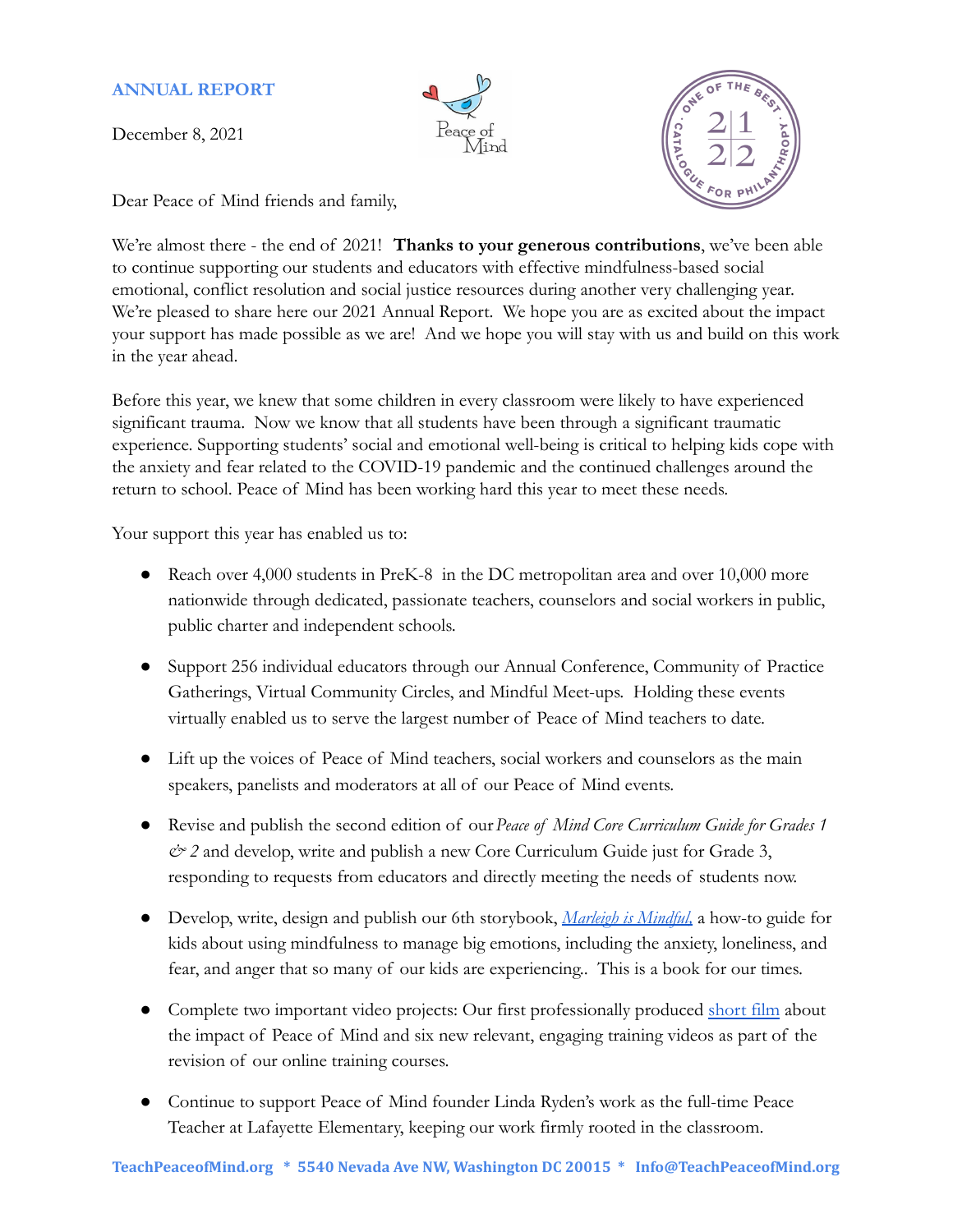#### Looking ahead

In September 2021, we completed work on our strategic plan for the next 3 years. Though we don't yet know how children will be impacted in the years to come by what they have experienced in the last 18 months, we do know that as students and educators continue to grapple with a national reckoning with race and racism, while living, working, and learning amidst a global pandemic, the needs for social and emotional learning, conflict resolution and social justice will only increase. Peace of Mind teaches the skills that will help.

We currently have a full time staff of 1.5, an active volunteer Board, and an annual budget of \$154,700. If we are able to modestly increase our staff's capacity, we can do so much more.

Over the next three years we aim to raise \$150,000 to hire the staff that will enable us to strengthen our training and community support for educators, develop needed resources, and increase outreach to schools. Our goal is to double the number of children reached in the DC area and nationwide by the end of 2024, resulting in improved student mental health and well-being in the DC metro area and beyond.

#### Invitation to give

We hope that you will stay with us on the journey ahead. We invite you to consider renewing your support for Peace of Mind's work on behalf of the educators and students working so hard to teach, learn and stay well during these challenging times.

If you would like to find a time to talk more about Peace of Mind's work and how our interests align, please let us know. We would really enjoy a conversation.

With deep gratitude and warm wishes for the health and well-being of you and your loved ones,

Cheryl.

Cheryl Dodwell Linda Ryden Executive Director Peace Teacher, Founder Peace of Mind Inc. 240 273 8084 \* cheryl@teachpeaceofmind.org

**Board of Directors** Subrat Biswal Elizabeth Hoffman Darrel Jodrey Linda Ryden Chapin Springer Liz Whisnant

**Board of Advisors** Janine Rudder Harriet Sanford Avideh Shashaani Jackie Snowden Dave Trachtenberg Rie Odsbjerg Werner

To make a donation, please visit [https://TeachPeaceofMind.org/contribute/](https://teachpeaceofmind.org/contribute/) Thank you!

**TeachPeaceofMind.org \* 5540 Nevada Ave NW, Washington DC 20015 \* Info@TeachPeaceofMind.org**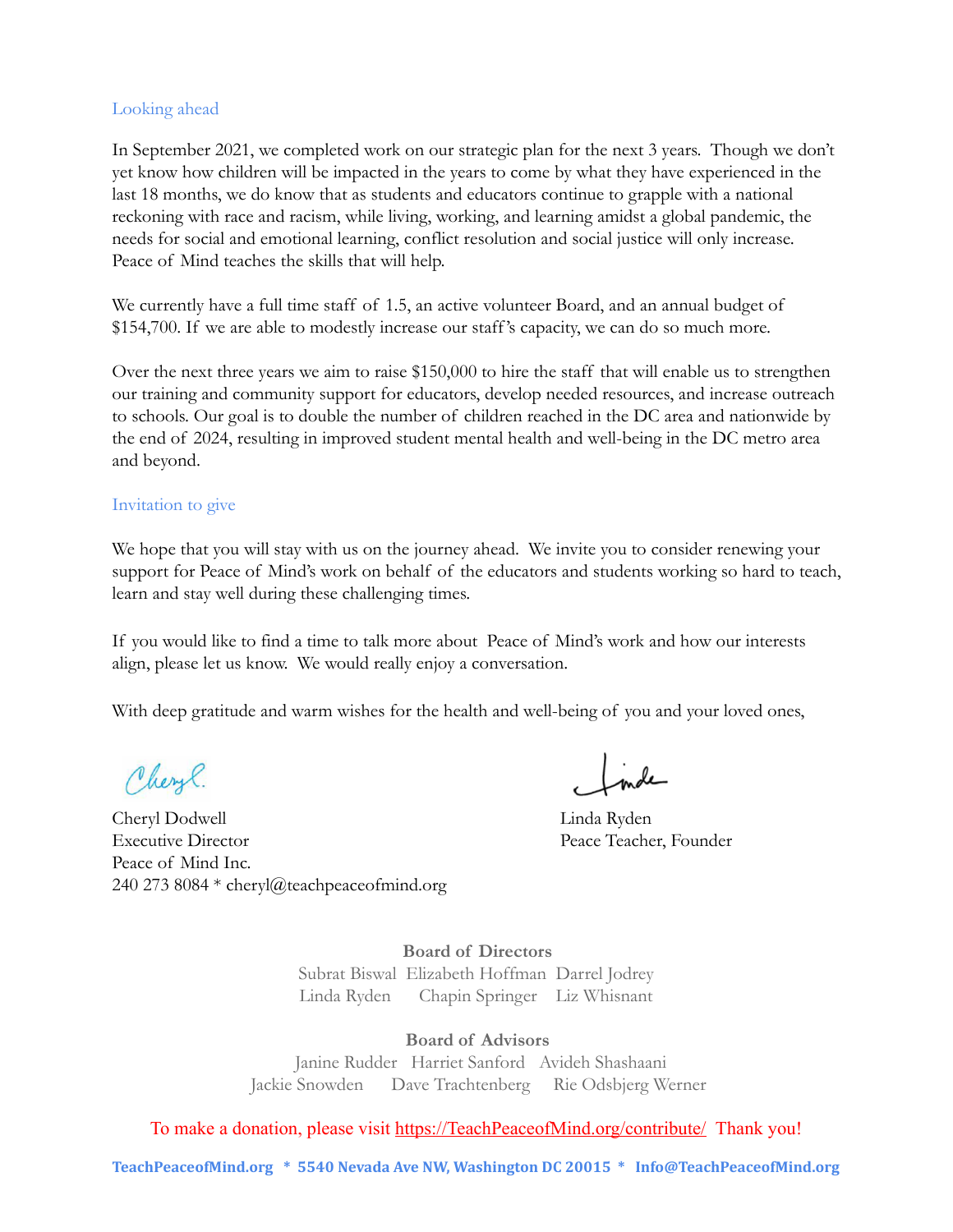# **Peace of Mind By the Numbers in 2021**



 $\epsilon$ 





An estimated 14,000 students receive the *Peace of Mind Curriculum* nationwide at public, public charter and independent schools.

Peace of Mind Founder Linda Ryden continued to teach more than 700 students every week virtually at Washington DC's largest elementary school.

256 educators took part in our Annual Conference, Virtual Community Circles, Community of Practice Gatherings, Mindful Meet-Ups and online courses.

 $160+$  individual donors have supported our work! Thank you!

90 educators and parents at our 2021 Peace of MindConference gathered to talk about educator self-care and helping our kids apply mindfulness outside of the classroom.

Over 25 Peace of Mind Students have become Peace of Mind Ambassadors who talk with educators, parents and peers about the value of Peace of Mind practices.

8 Title I Schools received grants through the Fund for the Future of our Children to support their purchase of Peace of Mind resources.

6 Curriculum Guides! The new *Peace of Mind Core Curriculumfor Grade 3* came out in Fall 2021 along with the second edition of the Peace of MindCore Curriculum for Grades 1&2

6 Peace of Mind Storybooks- including our newest, *Marleigh is Mindful*

## Thank you to our very generous Foundation and Corporate Funders!

The Morris and Gwendolyn Cafritz Foundation, The Bender Foundation, The SuPau Fund, The Knepper Charitable Gift Fund, The Benevity Community Impact Fund, The Fund for the Future of Our Children, and one very generous anonymous Family Fund Johnson & Johnson \* Covington & Burling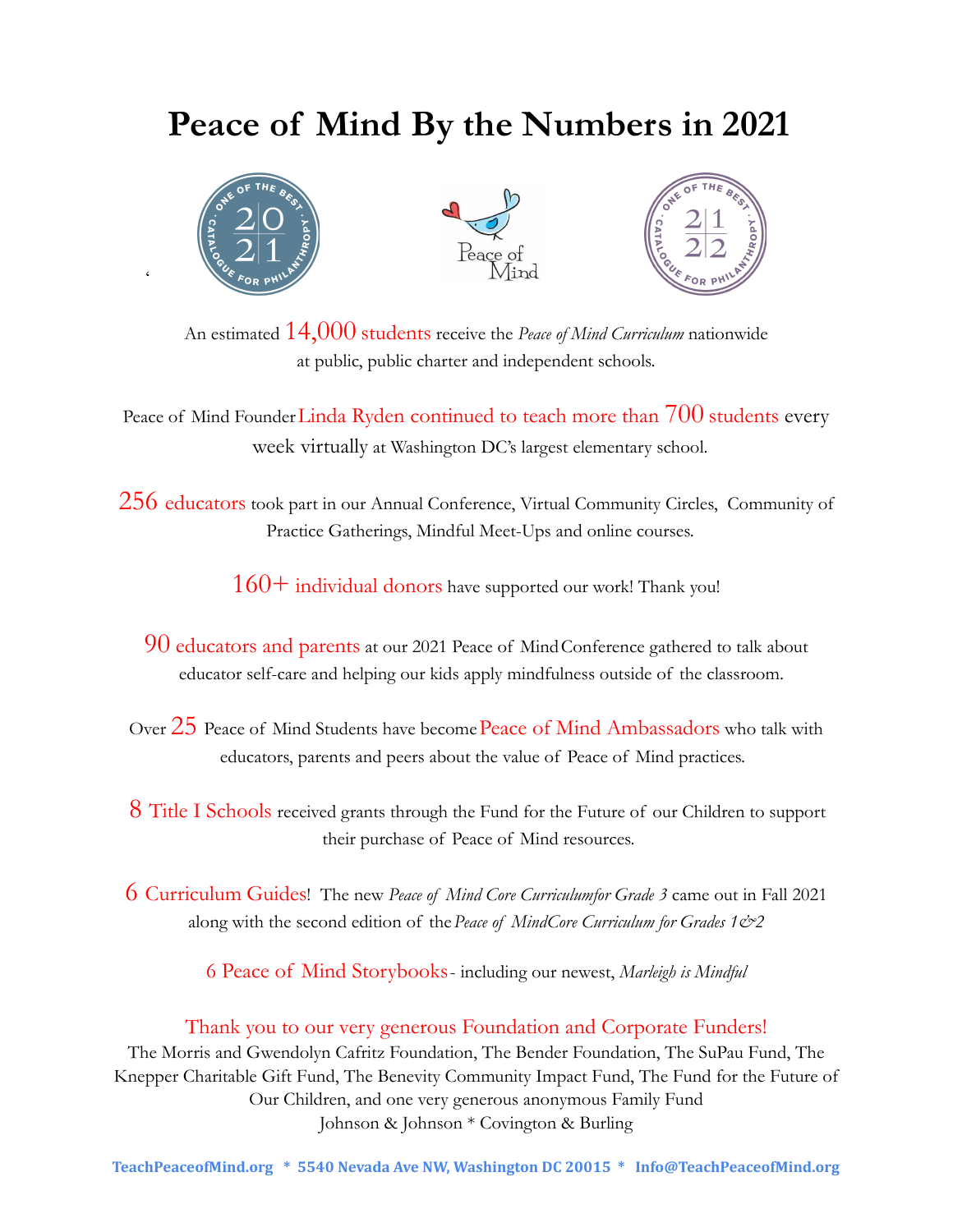

# **Thanks from our Board of Directors….**

Wow!! Thank you so much! This is an incredible boost for us and will allow us to keep providing what we know kids need to get through these hard times. Your continued support means so much to us. - In peace, Linda Ryden, founder

As a board member and as the parent of two children who look forward to "Peace Class" every week, let me extend my deepest thanks for your support. This work has never felt more important and your support makes it possible. - Chapin Springer

Thank you so much for your generous support for the mental health of students during a time of heightened anxiety and uncertainty. Your kindness is much appreciated. - Dr. Subrat Biswal

I send deep gratitude for your continuing support. The work of Peace of Mind has become more essential and relevant over the last year. I'm proud to witness the meaningful support it has extended to educators and families across the city and country. Thank you! - Liz Whisnant

We are immensely grateful for your continued support of Peace of Mind. The last several months have been acutely challenging for educators, students and families across the country. We are developing new curricula to meet these needs and your support makes it possible to continue our efforts. Thank you! - Dr. Elizabeth Hoffman

Thank you for the tremendous support. Thank you for believing in the Peace of Mind program, which has never been more relevant and needed than during these tumultuous times. Thank you for helping ensure that this program is available to children, parents, and educators in communities near and far. Your support means so much. Thank you. - Darrel Cox Jodrey

To make a donation, please visit [https://TeachPeaceofMind.org/contribute/](https://teachpeaceofmind.org/contribute/) Thank you!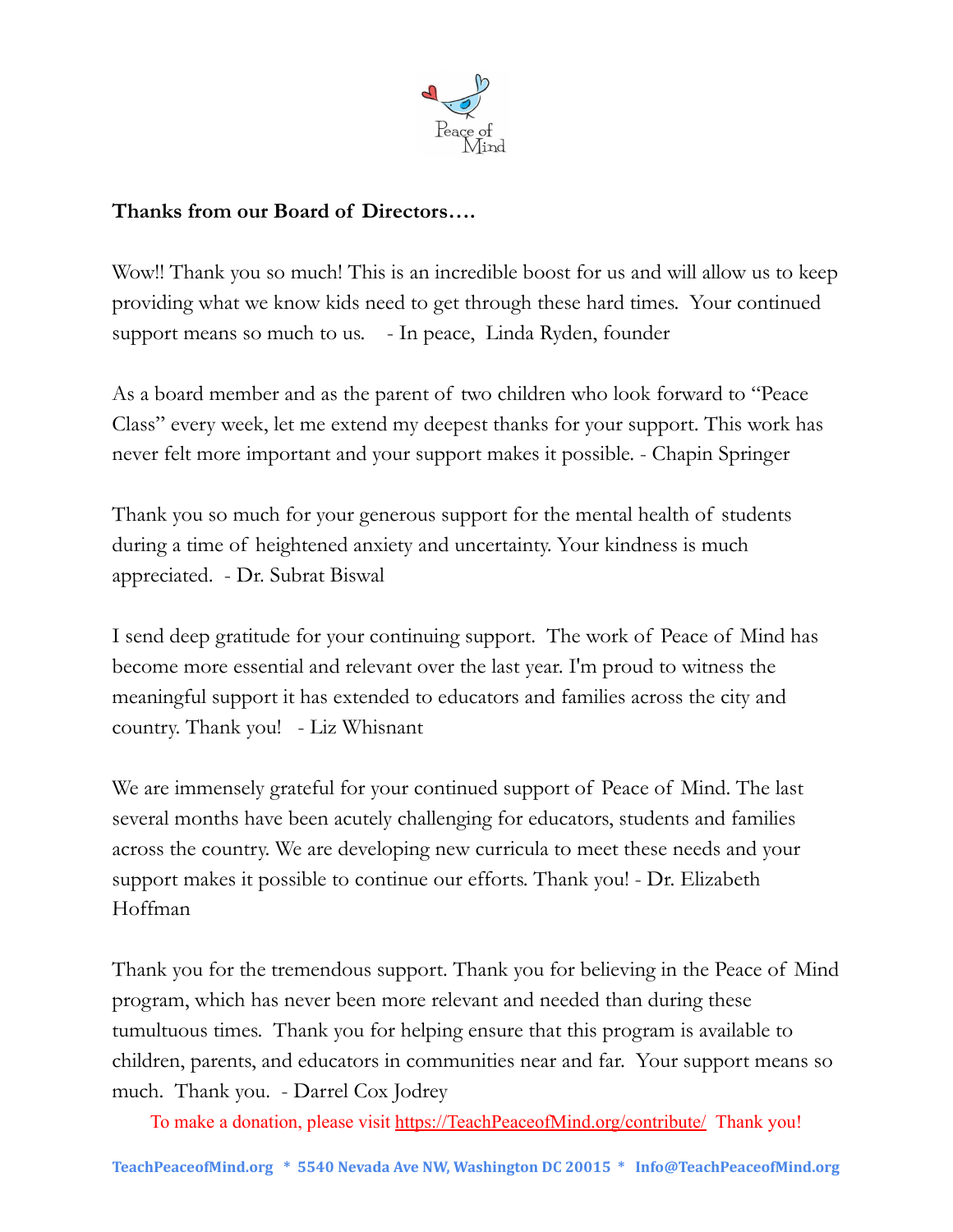

# **Testimonials from Peace of Mind Community Members**

I am astounded by this beautiful curriculum... a brilliantly practical guide for teachers, one that understands kids - both how they think, and their imaginative capacities. This is a model for the classroom of the future.

> **Jeff Warren, Mindfulness Teacher; Co-author with Dan Harris of** *Meditation for Fidgety Skeptics***.**

As we prepared to open DC's newest middle school, we knew it was critically important to plan for intentional social emotional learning opportunities. Many developmental psychologists recommend meditation and mindfulness practices to be taught to adolescent students as their bodies and brains continue to grow and change. We were thrilled to partner with the Peace of Mind team to bring the curriculum to our middle school students in our inaugural year! As our students learn and practice self-regulation and conflict resolution strategies from the curriculum, we know it will support their well-balanced development and achievement. **DCPS Principal Megan Vroman**

This is an extraordinary curriculum, at once practical and visionary. The lessons are thoughtfully and meticulously scaffolded as the children are guided step-by-step into an understanding of how their brains work, how to interact with the world with kindness, and how to master themselves. In this age of anxiety, what could be more important or valuable than to teach children at an early age how to interpret and navigate their big emotions, calm themselves, and by extension, each other? A must read for early education teachers everywhere. **Val Carroll, Early Childhood Educator**

I loved teaching the Peace of Mind Program! It was easy to follow and the students benefited tremendously from the program. I would receive amazing feedback from parents, who would ask, "What are you teaching those kids!" Our Junior Kindergarten teacher received an email from a parent once explaining that her 4 year old explained all three parts of the brain at bedtime and that his mommy needed to calm herself down so that she could use her prefrontal cortex instead of her Amygdala! **Shaun Doherty, School Counselor**

Learning about controlling my actions and speech helped me when transitioning from elementary school to middle school because sometimes I am stressed out from assignments, or just mad because I missed the bus and I want to lash out and express my feelings. My amygdala is starting to control my brain. But when I have those moments, I think about the THINK test and if what I say or do will hurt someone. So, I take some deep breaths and calm myself down. **6th Grader, Peace of Mind Ambassador**